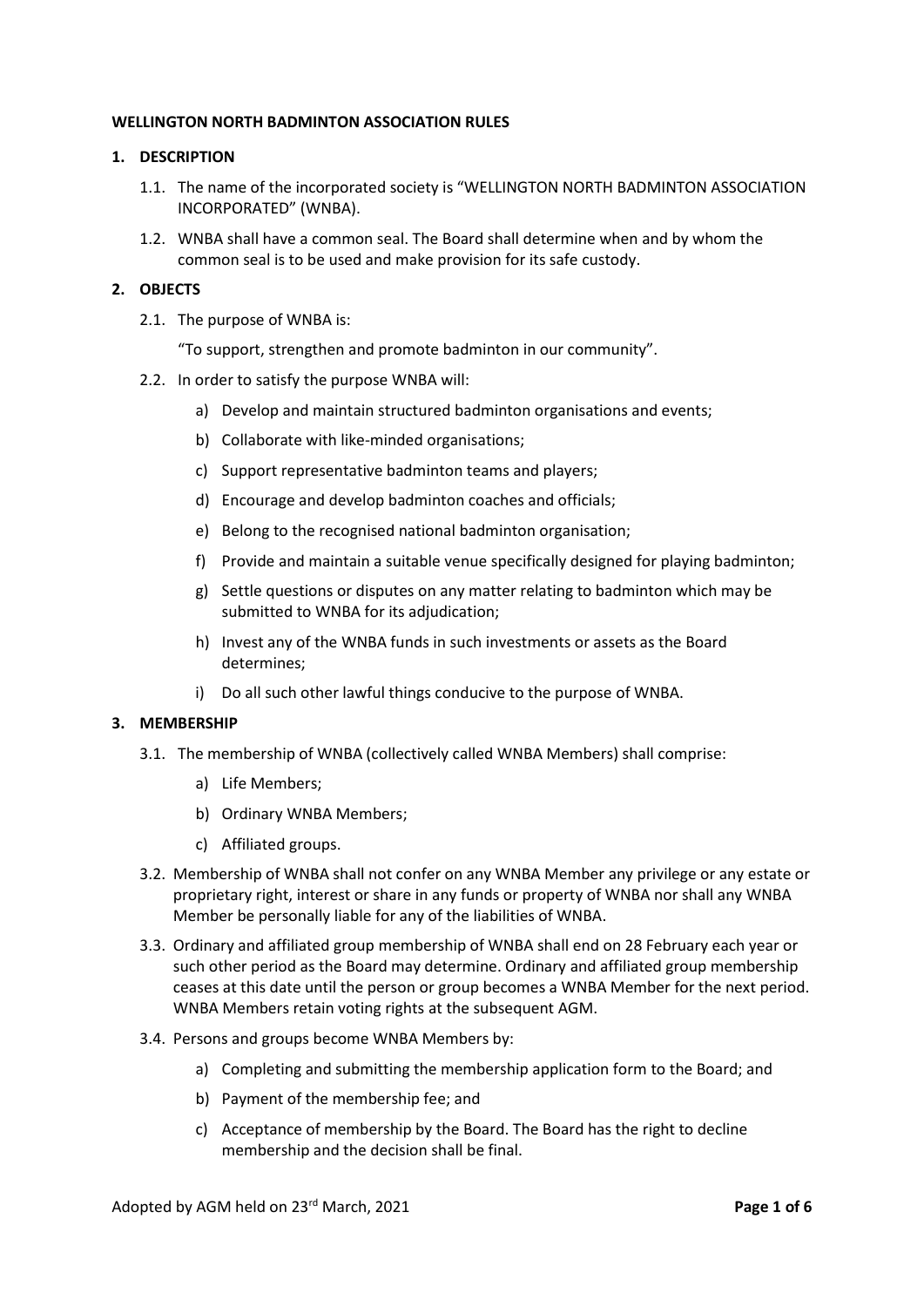- 3.5. The Board will establish the membership and supplementary fees each year. Fees will be determined by the Board.
- 3.6. The Board shall maintain a register of WNBA Members.
- 3.7. Life Members
	- a) Any person who has given meritorious service to WNBA for a period of 10 years or more shall be eligible to be elected as a WNBA Life Member.
	- b) Life Members may only be elected at a General Meeting.
	- c) Any WNBA Member may nominate a person for consideration as a Life Member by sending a request in writing to the Board. If the Board approves the nomination it will be included for consideration at the next General Meeting.
	- d) Life Members are entitled to membership without payment of the membership fee and other supplementary fees as determined by the Board.
- 3.8. A WNBA Member may resign their membership by advising the Board. Any refund in fees will be at the discretion of the Board.
- 3.9. The Board may terminate membership of a WNBA Member who has acted unlawfully; breached these rules or wilfully damaged WNBA property. The WNBA Member may appeal the decision by writing to the Board within 14 days of the decision. On receipt of the appeal the Board will determine the process and decide, by a majority vote, as to whether the termination is to stand or whether to reinstate the WNBA Member. The Board will communicate this decision to the affected person in writing. The Board's decision shall be final and binding on the parties and shall not be subject to any review or challenge.

### **4. THE BOARD**

- 4.1. The Board is responsible for the affairs of WNBA.
- 4.2. The Board may employ a General Manager, or other appropriate person, to carry out some of its duties.
- 4.3. The Board shall consist of the President and three (3) to five (5) additional members.
- 4.4. Three (3) to four (4) members of the Board shall be WNBA Members (except for the period between 28 February and the following AGM). Such members shall be classed as "Elected Board Members". One (1) to three members (3) of the Board shall be appointed by members of the existing Board. Such members shall be classed as "Appointed Board Members". Affiliated groups shall not be entitled to representation on the Board unless appointed in accordance with clause 4.5.
- 4.5. The Board shall appoint the Appointed Board Members for any given period from one (1) to three (3) years. The Board may also co-opt up to two (2) people to be members of the Board to fill any vacancies.
- 4.6. Election of Elected Board Members to the Board:
	- a) Nominations for the President and Elected Board Members shall be submitted to the Board (in a manner prescribed by the Board) no later than fourteen (14) days prior to the Annual General Meeting.
	- b) The nominations shall be sent to all WNBA Members no later than twelve (12) days prior to the AGM.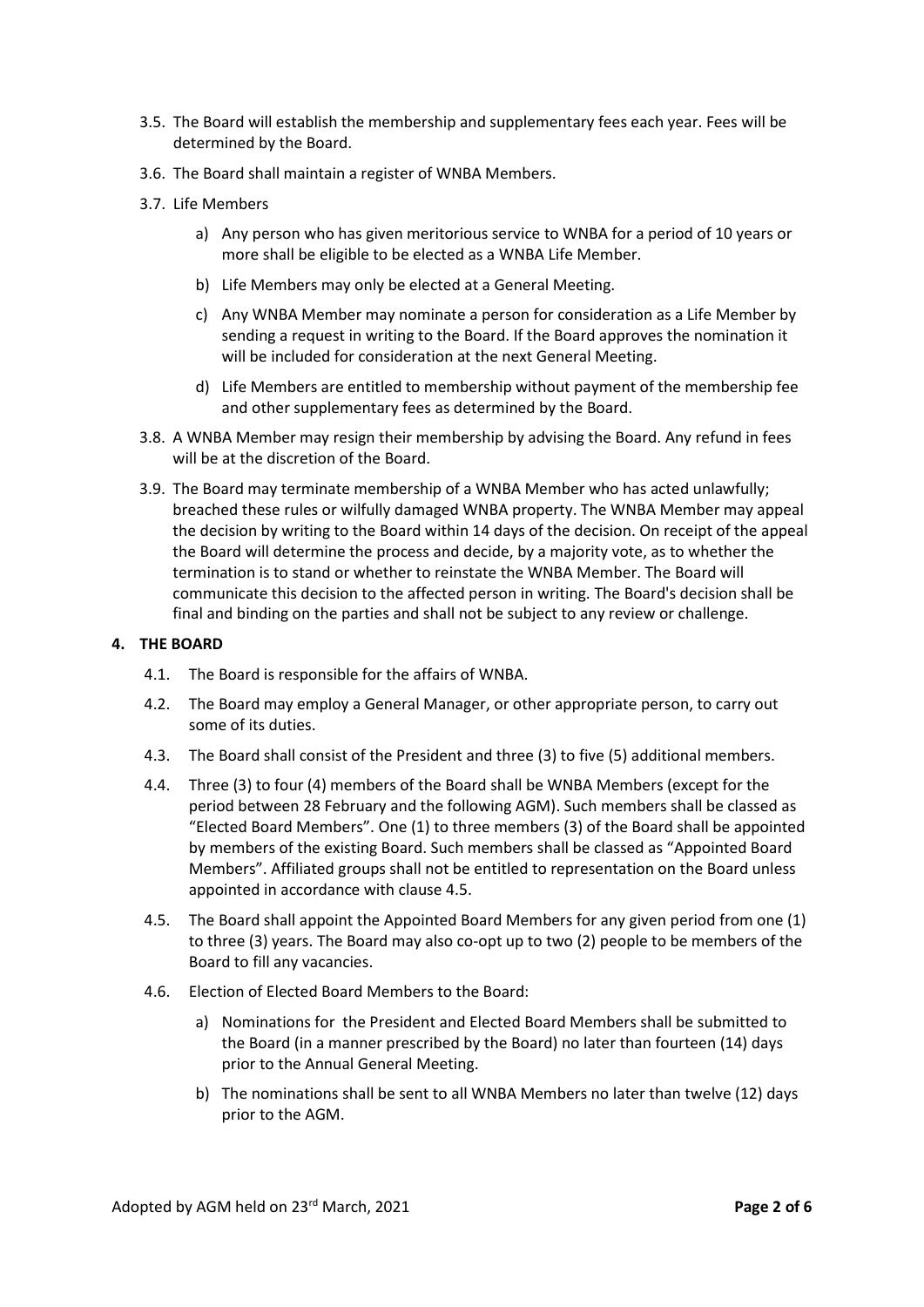- c) In the event of the number of nominees being equal to, or less than, the number of Board vacancies, those persons whose nominations were correctly submitted to the Board shall be automatically elected.
- d) Nominations from the floor at an AGM shall not be accepted.
- 4.7. The term of office for all Elected Board Members shall be until the next AGM unless the member resigns or is removed in accordance with Rule 4.9.
- 4.8. One or more of the following conditions mean that a person cannot be eligible as a Board Member:
	- a) a person who is an employee of, or who works more than 10 hours per weeks as a contractor to, WNBA;
	- b) a person who is an undischarged bankrupt or is subject to a condition not yet fulfilled, or any order, under the Insolvency Act 2006;
	- c) a person who has been convicted of any offence punishable by a term of imprisonment of 2 or more years (whether or not a term of imprisonment is imposed) unless that person has obtained a pardon or has served the sentence imposed on him or her;
	- d) a person who is prohibited from being a director or promoter of or being concerned or taking part in the management of a company under the Companies Act 1993 or the Charities Act 2005; and
	- e) a person who is subject to an order made, under the Protection of Personal and Property Rights Act 1988 that the person is lacking in competence to manage their own affairs.
- 4.9. Removal of a Member of the Board:
	- a) If the Board determines that a member of the Board has brought the game and/or WNBA into disrepute, a Special General Meeting (SGM) will be held to determine whether that member is to be removed from the Board.
	- b) The affected member shall be given not less than fourteen (14) days' notice of the Special General Meeting.
	- c) The affected member shall be given the opportunity prior to, and at, the SGM to make submissions in writing and/or verbally to the Members about the proposed resolution.
- 4.10. The Board shall have the power to:
	- a) Fill any vacancies on any committees or groups which are established by it.
	- b) Develop and implement strategies, policies and procedures for the administration, promotion and development of the game of badminton at all levels within the community.
	- c) Deal with all or any part of the real and personal estate of WNBA, or in which WNBA has or may have hereafter any beneficial interest, subject to the provisions of Rule 6.3.
	- d) Invest the monies of WNBA not immediately required in such manner as from time to time may be determined by the Board.
	- e) Establish and delegate such powers as it considers appropriate and establish such other committees and groups as it considers appropriate to assist it to carry out its responsibilities.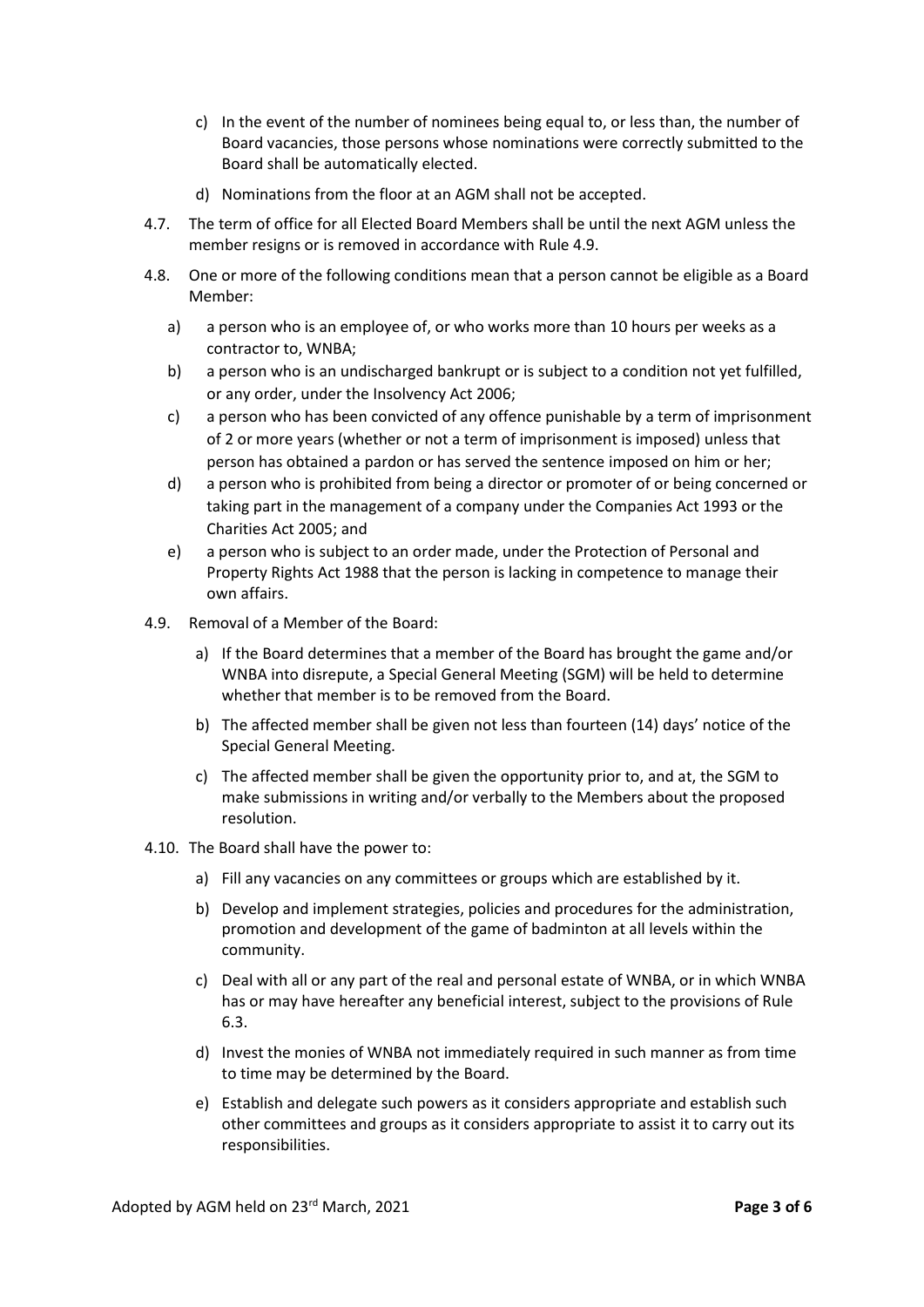- f) Engage or terminate, and determine the terms and conditions of, contractors or paid employees. No member of the organisation or any person associated with a member, shall participate in or materially influence any decision made by the organisation, in respect of the payment to or on behalf of that member or associated person of any income, benefit, or advantage whatsoever. Any such income shall be reasonable and relative to that which would be paid in an arm's length transaction (being open market value).
- g) Oversee the financial management of WNBA ensuring that proper accounts of all income and expenditure are kept, and that annual financial statements are prepared and reviewed.
- h) Enforce the Constitution for WNBA and discipline Members.
- i) Resolve and determine any disputes or matters not provided for in these rules.
- j) Do all other acts and things which are within, or ancillary to, the WNBA Rules and which the Board considers appropriate.
- 4.11. Meetings of the Board:
	- a) The Board shall meet a minimum of six (6) times per year, at such places and times, and in such manner, as it shall determine.
	- b) The Board shall determine who shall chair the meetings.
	- c) A resolution in writing, dated and signed or assented to by hardcopy or electronic communication by at least three (3) members of the Board shall be as valid and effectual as if it had been passed at a meeting of the Board. All members of the Board must have been given appropriate notification of the resolution for it to be valid.
	- d) Each member of the Board shall have one vote at Board Meetings. All decisions and resolutions of the Board shall be determined by a vote of a majority of members of the Board present at an Board Meeting. Voting may be verbal, by show of hands, or secret ballot (if requested by any member of the Board). The Chair shall have the casting vote.
	- e) Three (3) members of the Board shall constitute a quorum.
	- f) The Board shall keep the WNBA Members informed of its business. It shall make the minutes of its meetings available to members upon request.
- 4.12. A member of the Board who is absent from two consecutive Board Meetings, without prior notification or without reasonable explanation, shall be deemed to have vacated their office as a member of the Board.

# **5. GENERAL MEETINGS**

- 5.1. A general meeting shall be held each year on, or between, the dates of 28<sup>th</sup> February and 30<sup>th</sup> April.
- 5.2. The business of the Annual General Meeting shall be to:
	- a) Consider minutes of previous General Meetings not previously confirmed;
	- b) Receive the Annual Report and the reviewed financial statements;
	- c) Elect the members of the Board;
	- d) Elect Life Members who have been approved by the Board;
	- e) Consider and vote on any motion for which due notice has been given.

Adopted by AGM held on 23rd March, 2021 **Page 4 of 6**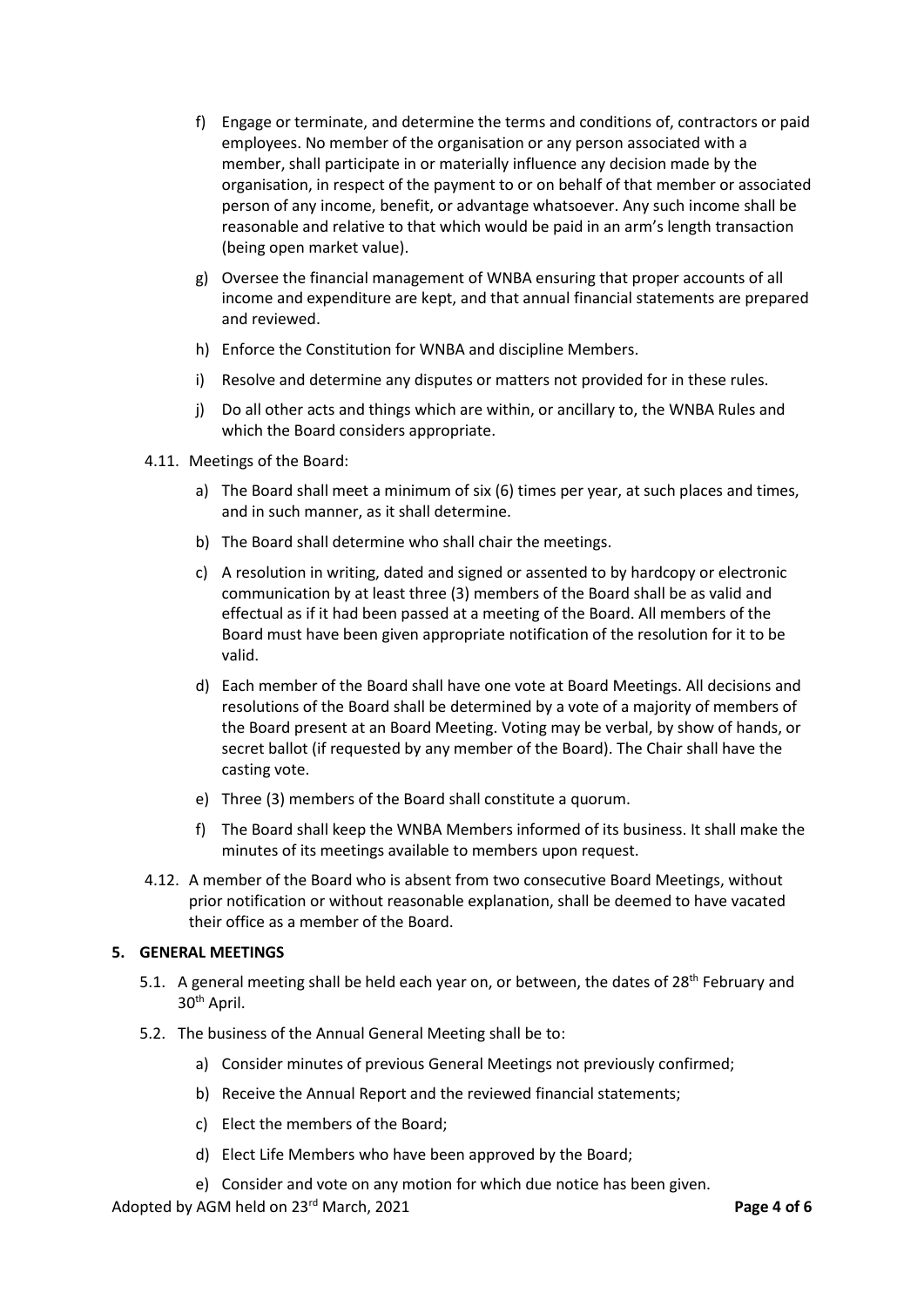- 5.3. The Chair of the meeting shall be the President or his/her nomination from the Board.
- 5.4. Notice of general meetings shall be provided to WNBA Members at least 14 calendar days prior to the meeting date. This notice shall include the agenda for the business to be transacted.
- 5.5. Business of which due notice has not been given may be dealt with provided that the consent of not less than 75% of the votes cast at the meeting support the same.
- 5.6. A Special General Meeting may be held on a signed requisition from the Board or from not less than 25% of WNBA Members. Any such requisition shall state the business to be brought forward to the meeting. The meeting shall be called, by notice to all WNBA Members, within one month of the receipt of the notice.
- 5.7. All WNBA Members in attendance are permitted to move and second motions and to vote. All persons present, with the consent of the Chair, are permitted to speak. Each WNBA Member present is entitled to one (1) vote, except that members under 18 years of age shall not be permitted to vote.
- 5.8. No proxies are permitted at general meetings.
- 5.9. Voting shall be decided by a show of hands, or by secret ballot if requested by any WNBA Member.
- 5.10. The quorum at a general meeting shall be ten (10) WNBA Members.

### **6. FINANCE, ANNUAL REPORT AND REVIEW**

- 6.1. The financial year of WNBA commences on 1 January of every year and ends on 31 December of the same year.
- 6.2. All moneys of WNBA shall be paid into such bank as the Board may from time to time determine.
- 6.3. The Board shall determine the procedures for the payments of accounts including the setting of rules for the operation of the bank accounts and the authorisation of payments. WNBA may borrow money and provide security for that borrowing if agreed to by the Board.
- 6.4. WNBA shall appoint an accountant to review the annual financial statements of the Society ("the Reviewer"). The Reviewer shall conduct an examination with the objective of providing a report that nothing has come to the Reviewer's attention to cause the Reviewer to believe that the financial information is not presented in accordance with the Society's accounting policies. The Reviewer must be a suitably qualified person, preferably a member of the New Zealand Institute of Chartered Accountants, and must not be a member of the Committee, or an employee of the Society. If the Society appoints a Reviewer who is unable to act for some reason, the Committee shall appoint another Reviewer as a replacement. The Committee is responsible to provide the Reviewer with:
	- a) Access to all information of which the Committee is aware that is relevant to the preparation of the financial statements such as records, documentation and other matters.
	- b) Additional information that the reviewer may request from the Committee for the purpose of the review; and
	- c) Reasonable access to persons within the Society from whom the reviewer determines it necessary to obtain evidence.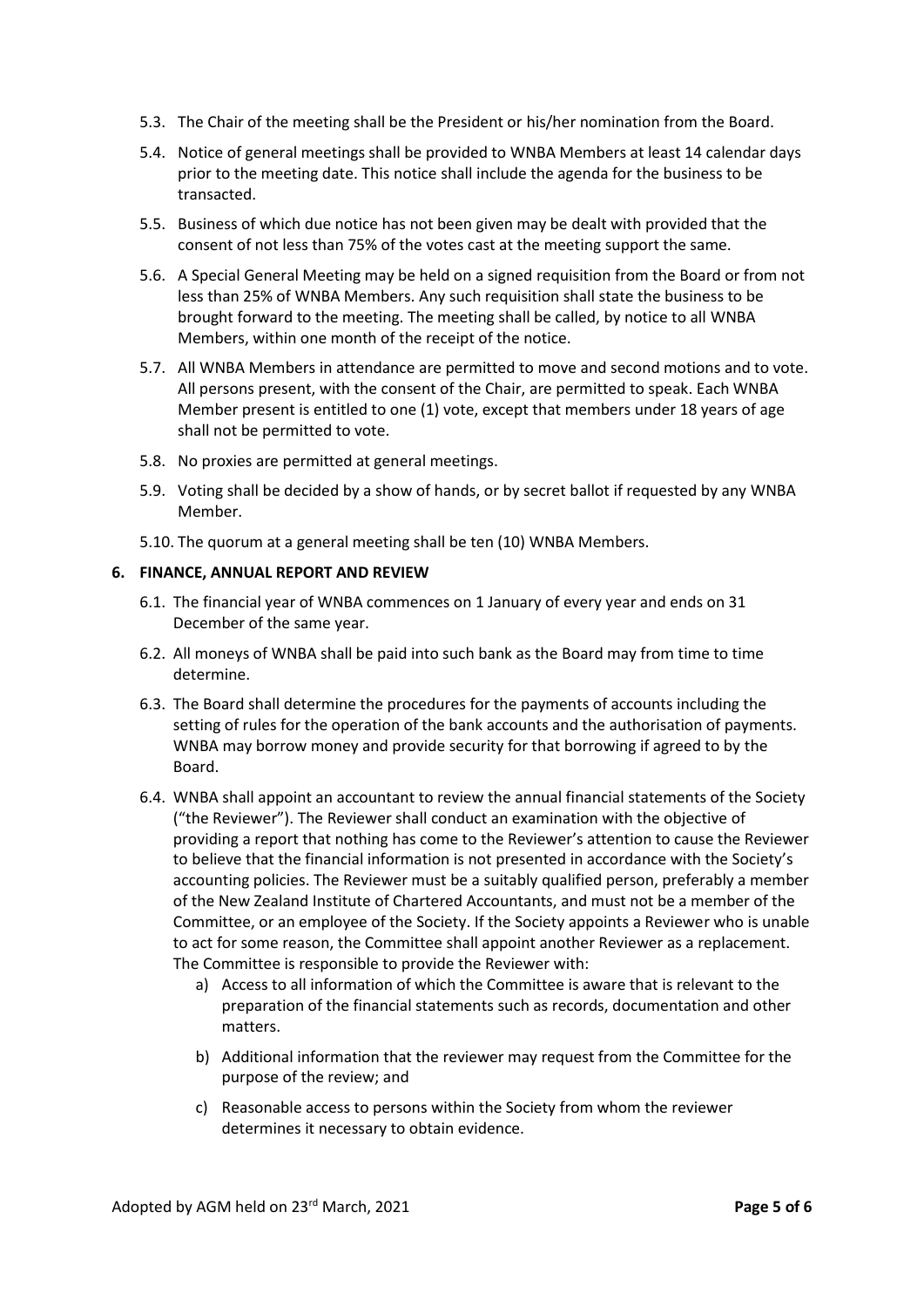- 6.5. Copies of the Annual Report, Statement of Financial Performance and Statement of Financial Position shall be made available to all WNBA Members seven (7) days prior to the AGM.
- 6.6. No part of the funds is to be used or be available to be used for the private pecuniary profit of any member, proprietor, shareholder, beneficiary, or associate of any of them.

# **7. NOTICES**

7.1. Any notice required to be given to any WNBA Members, or other person entitled to any notice, shall be deemed to have been duly delivered if sent to the latest known email address and a hard copy will be posted on the WNBA notice board.

# **8. AMENDMENTS TO THE RULES**

- 8.1. These Rules may be amended or replaced by resolution of a General Meeting passed by at least 60% of those WNBA Members present and voting.
- 8.2. Any proposal to amend or replace these Rules shall be signed by at least five (5) WNBA Members and handed in writing to the Board at least one (1) month before the General Meeting at which the motion is to be considered.
- 8.3. Any such proposal shall include a written explanation of the reasons for the proposed changes.
- 8.4. The Board shall ensure that the amended Rules are duly filed with the Registrar of Incorporated Societies.
- 8.5. No addition to or alteration of the aims, personal benefit clause or the winding up clause shall be made which affect the tax exempt status. The provisions and effect of this clause shall not be removed from this document and shall be included and implied into any document replacing this document.

# **9. DISSOLUTION**

- 9.1. A majority of those eligible to vote may, at a Special General Meeting convened for the purpose, resolve that WNBA be dissolved.
- 9.2. If upon winding up or dissolution of the organisation there remains after the satisfaction of all its debts and liabilities any property whatsoever the same shall not be paid or distributed among the members of the organisation but shall be given or transferred to some other organisation or body with similar objects to the first organisation or for some other charitable purpose, within New Zealand.

#### **10. INTERPRETATION OF THE RULES**

10.1. Any question not provided for in these Rules and any question arising as to interpretation shall be decided by the Board.